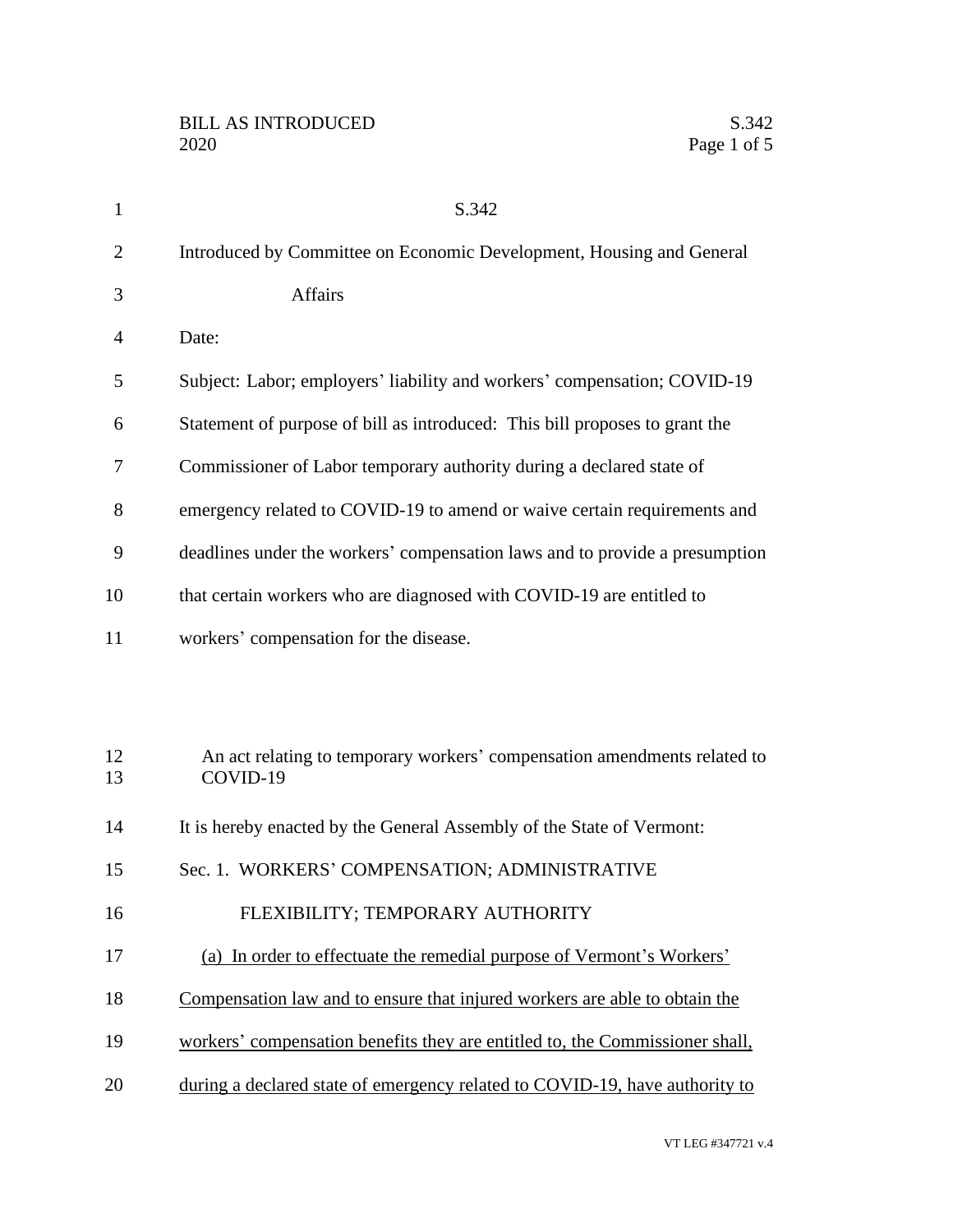| $\mathbf{1}$   | issue guidance and adopt procedures to extend deadlines or temporarily amend       |
|----------------|------------------------------------------------------------------------------------|
| $\overline{2}$ | or waive specific requirements of 21 V.S.A. chapter 9 and the rules adopted        |
| 3              | pursuant to that chapter.                                                          |
| 4              | (b) Any guidance or procedures that are issued or adopted by the                   |
| 5              | Commissioner pursuant to this section shall be effective during the state of       |
| 6              | emergency in which they are adopted, and the Commissioner shall establish a        |
| 7              | procedure to transition those claims impacted by the emergency to pre-existing     |
| 8              | rules within 45 days after the termination of the state of emergency.              |
| 9              | (c) The Commissioner shall post any guidance issued or procedure adopted           |
| 10             | pursuant to this section on the Department's website and shall make reasonable     |
| 11             | efforts to provide prompt notice of the guidance or procedure to employers,        |
| 12             | attorneys, and employee organizations.                                             |
| 13             | (d) The Commissioner shall not be required to initiate rulemaking pursuant         |
| 14             | to 3 V.S.A. § 831(c) in relation to any guidance issued or procedure adopted       |
| 15             | pursuant to this section.                                                          |
| 16             | Sec. 2. COVID-19; PRESUMPTION OF COMPENSABILITY                                    |
| 17             | $(a)(1)$ In the case of a front-line worker, disability or death resulting from    |
| 18             | COVID-19 shall be presumed to be compensable pursuant to 21 V.S.A.                 |
| 19             | chapter 9, provided that the front-line worker receives a positive laboratory test |
| 20             | or a diagnosis by a licensed healthcare provider for COVID-19 between              |
| 21             | March 1, 2020 and January 15, 2021.                                                |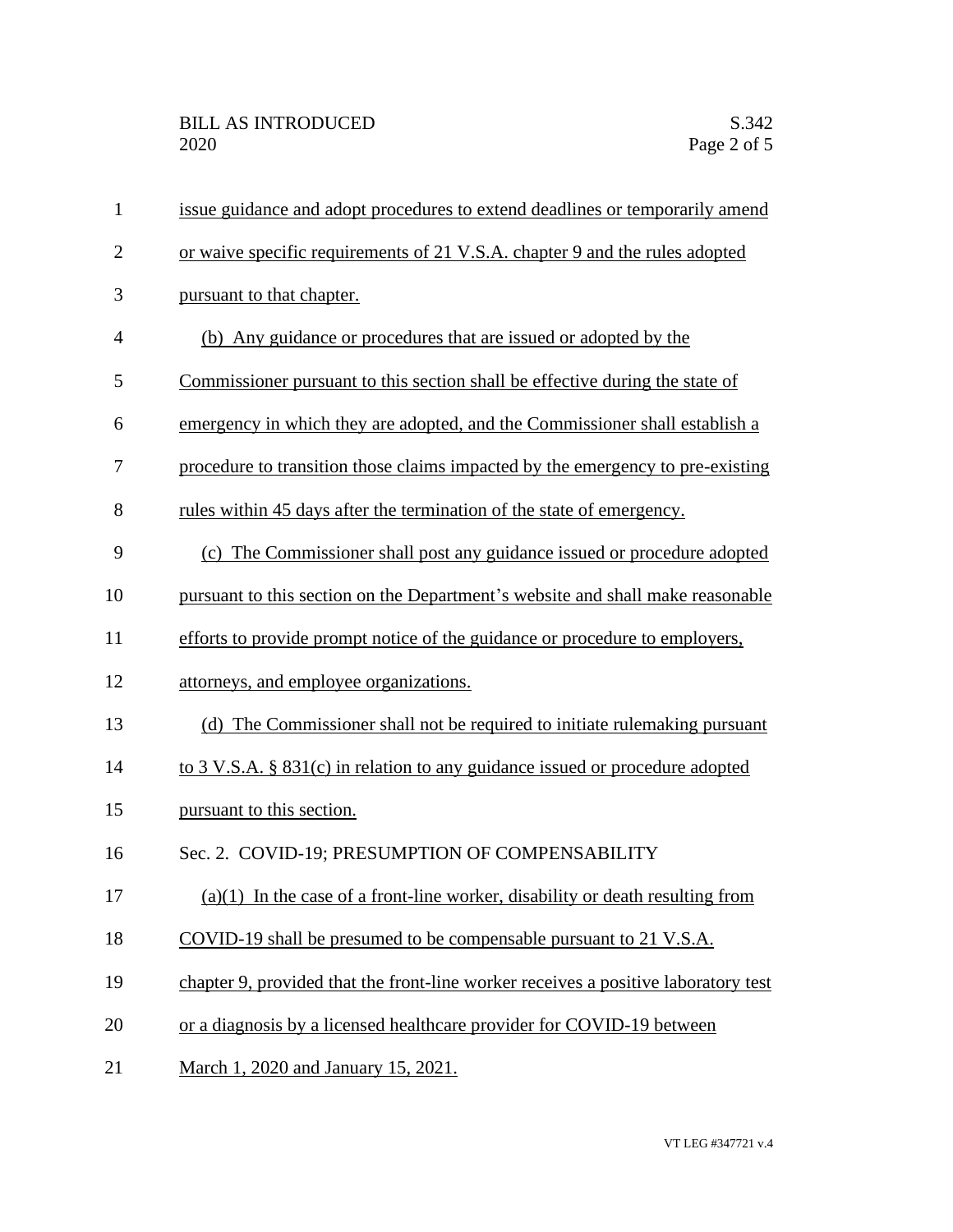| $\mathbf{1}$   | (2) As used in this subsection, "front-line worker" means:                       |
|----------------|----------------------------------------------------------------------------------|
| $\overline{2}$ | (A) a firefighter as defined in 20 V.S.A. $\S$ 3151(3) and (4);                  |
| 3              | (B) a law enforcement officer who has been certified by the Vermont              |
| 4              | Criminal Justice Training Council pursuant to 20 V.S.A. chapter 151;             |
| 5              | (C) an ambulance service, emergency medical personnel, first                     |
| 6              | responder service, and volunteer personnel as defined in 24 V.S.A. § 2651;       |
| 7              | (D) a worker in a health care facility or in an institution or office            |
| 8              | where health care services are provided by licensed healthcare professionals;    |
| 9              | (E) a correctional officer;                                                      |
| 10             | (F) a worker in a long-term care facility or residential care facility;          |
| 11             | (G) a childcare provider that is required to provide childcare to the            |
| 12             | children of other front-line workers pursuant to Executive Order 01-20;          |
| 13             | (H) an employee of a pharmacy or a grocery store;                                |
| 14             | a home health care worker or personal care attendant; and<br>(D                  |
| 15             | (J) a worker performing services that the Commissioner determines                |
| 16             | place the worker at a similarly elevated risk of being exposed to or contracting |
| 17             | COVID-19 as the other occupations listed in this subsection (a).                 |
| 18             | (b) For an employee who is not a front-line worker as defined in                 |
| 19             | subdivision (a)(2) of this section, disability or death resulting from COVID-19  |
| 20             | shall be presumed to be compensable pursuant to 21 V.S.A. chapter 9 if the       |
| 21             | employee receives a positive laboratory test or a diagnosis by a licensed        |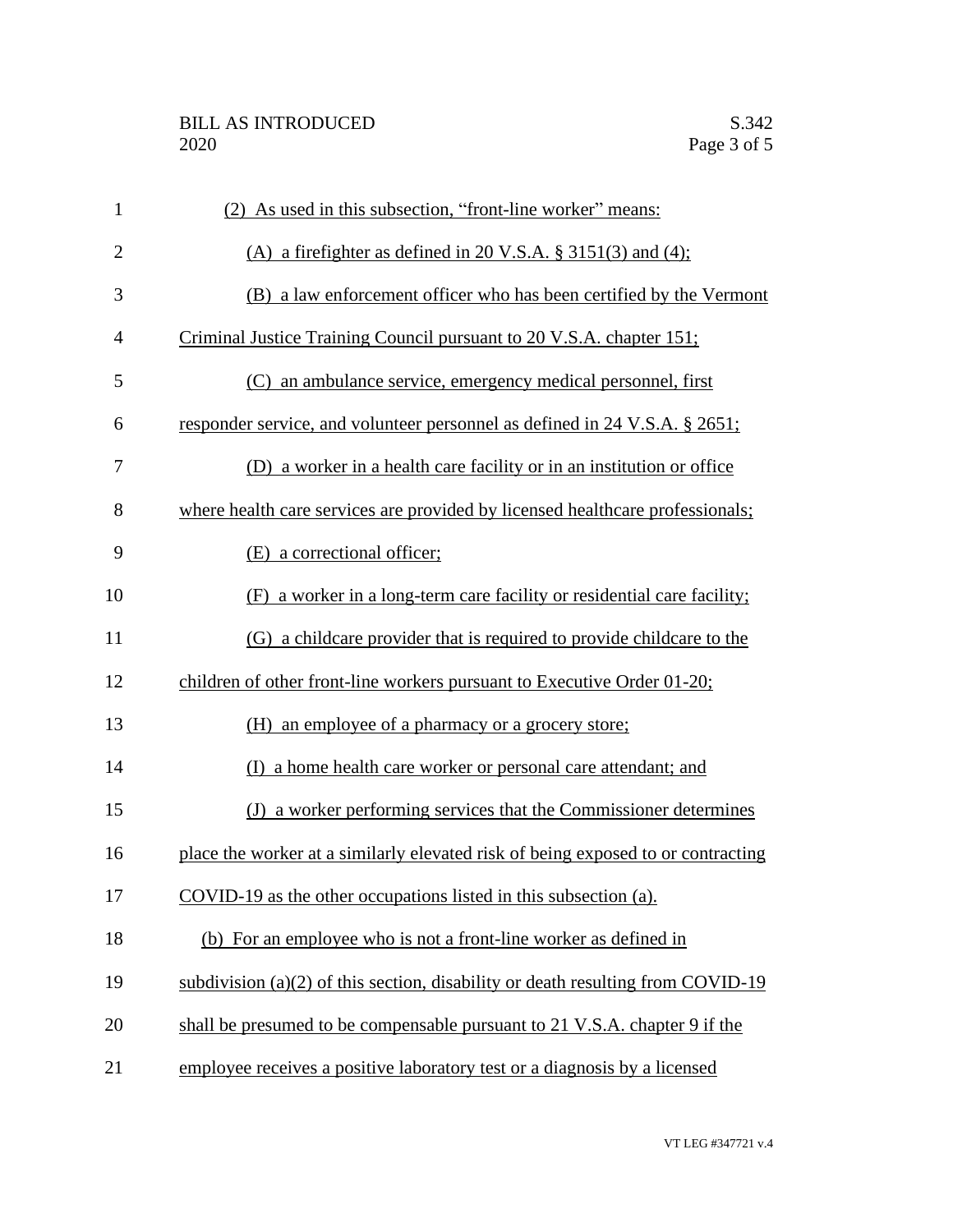| $\mathbf{1}$   | health care provider for COVID-19 between March 1, 2020 and January 15,         |
|----------------|---------------------------------------------------------------------------------|
| $\overline{c}$ | 2021 and either:                                                                |
| 3              | (1) had documented occupational exposure in the course of employment            |
| $\overline{4}$ | to an individual with COVID-19; or                                              |
| 5              | (2) performed services at a residence or facility with residents or             |
| 6              | employees who:                                                                  |
| 7              | (A) were present at the time the services were performed; and either            |
| 8              | $(B)(i)$ had COVID-19 at that time; or                                          |
| 9              | (ii) were diagnosed with COVID-19 within a reasonable period of                 |
| 10             | time after the services were performed.                                         |
| 11             | (c) The presumption of compensability in subsections (a) and (b) of this        |
| 12             | section shall not apply if it is shown by a preponderance of the evidence that  |
| 13             | the disease was caused by non-employment-connected risk factors or non-         |
| 14             | employment-connected exposure.                                                  |
| 15             | (d) The presumption of compensability in subsection (a) of this section         |
| 16             | shall not apply if the employer offers a COVID-19 vaccine that is refused by    |
| 17             | the worker and the worker is subsequently diagnosed with COVID-19.              |
| 18             | (e) The Commissioner shall not be required to initiate rulemaking pursuant      |
| 19             | to 3 V.S.A. § 831(c) in relation to any guidance issued or procedure adopted in |
| 20             | relation to this section.                                                       |